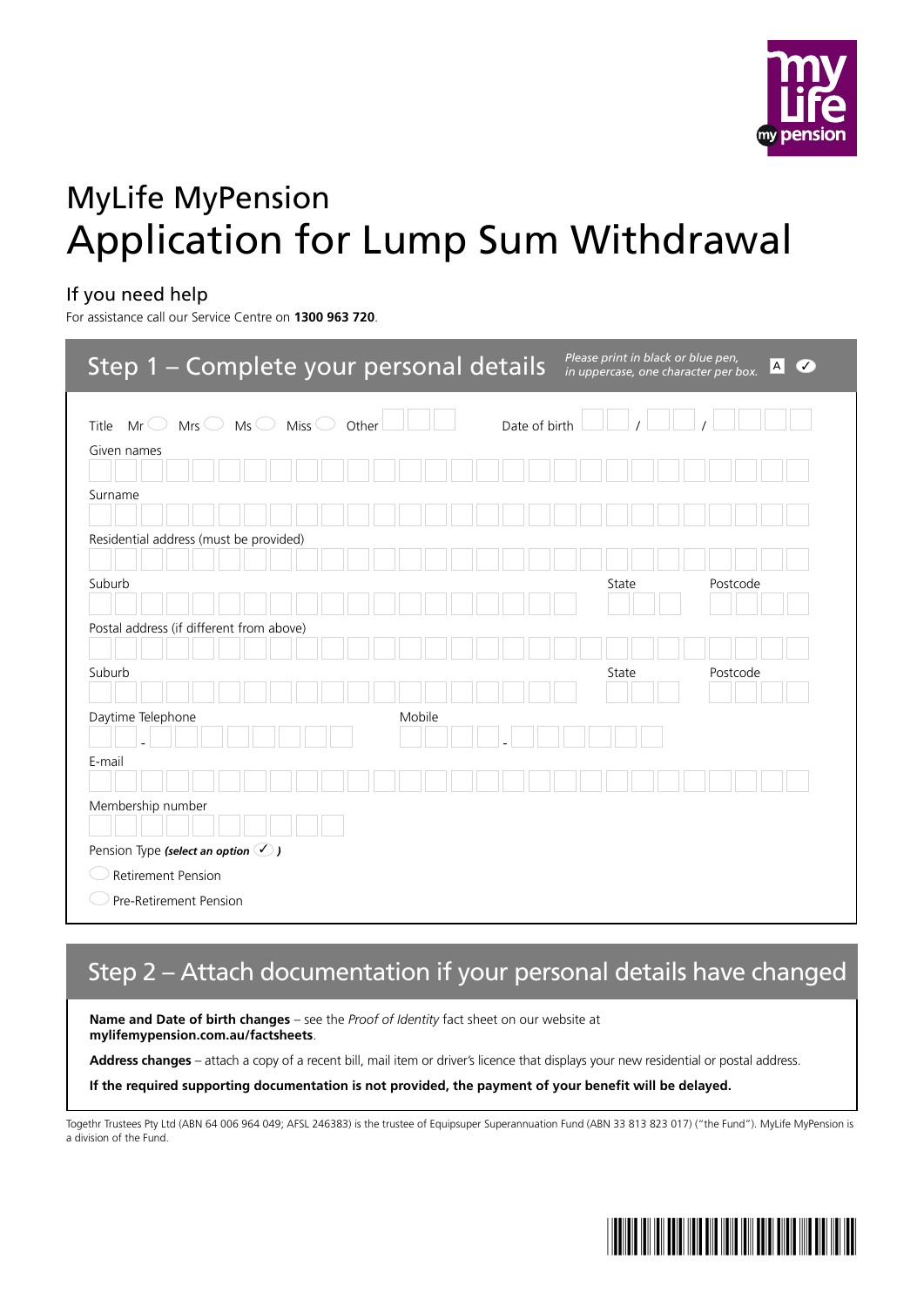### Step 3A – Provide payment instructions

| Please pay the withdrawal as follows:                                                                                                                                                                                                                                                                                                                   |
|---------------------------------------------------------------------------------------------------------------------------------------------------------------------------------------------------------------------------------------------------------------------------------------------------------------------------------------------------------|
| Option 1: PAY AS CASH (select an option $\mathcal{V}$ )<br>Full withdrawal                                                                                                                                                                                                                                                                              |
| or<br>A partial withdrawal of ${\mathsf S}$<br>net of tax (Minimum balance remaining in MyLife MyPension must be at least<br>\$6,000).                                                                                                                                                                                                                  |
| Note for Pre-Retirement Pensions, payment can only be made from your unrestricted non-preserved component.<br>Please note that:                                                                                                                                                                                                                         |
| • Payments will be paid by EFT to the account where your regular pension payments are forwarded.<br>• Tax may be payable on cash payments.                                                                                                                                                                                                              |
| Option 2: ROLLOVER TO ANOTHER FUND (select an option V)                                                                                                                                                                                                                                                                                                 |
| If you are rolling over you may be requested to provide additional information to enable the Trustee to confirm the validity of the Fund.                                                                                                                                                                                                               |
| Full withdrawal                                                                                                                                                                                                                                                                                                                                         |
| <b>or</b>                                                                                                                                                                                                                                                                                                                                               |
| A partial withdrawal of $\operatorname{\mathsf{S}}$<br>(Minimum balance remaining in MyLife MyPension must be at least \$6,000)<br>Name of fund                                                                                                                                                                                                         |
|                                                                                                                                                                                                                                                                                                                                                         |
|                                                                                                                                                                                                                                                                                                                                                         |
| This fund is a Self Managed Super Fund                                                                                                                                                                                                                                                                                                                  |
| Please note: All payments to a SMSF must use SuperStream to roll over your super benefits. This means your SMSF will need:                                                                                                                                                                                                                              |
| • an Electronic Service Address                                                                                                                                                                                                                                                                                                                         |
| • a copy of the SMSF bank account statement.                                                                                                                                                                                                                                                                                                            |
| Fund contact name                                                                                                                                                                                                                                                                                                                                       |
|                                                                                                                                                                                                                                                                                                                                                         |
| Fund contact number                                                                                                                                                                                                                                                                                                                                     |
|                                                                                                                                                                                                                                                                                                                                                         |
| Fund ABN*                                                                                                                                                                                                                                                                                                                                               |
|                                                                                                                                                                                                                                                                                                                                                         |
| Unique Superannuation Identifier (USI) for complying super funds OR Electronic Service Address (ESA) for SMSFs*                                                                                                                                                                                                                                         |
|                                                                                                                                                                                                                                                                                                                                                         |
| Membership or Policy number*                                                                                                                                                                                                                                                                                                                            |
|                                                                                                                                                                                                                                                                                                                                                         |
| * A transfer to another fund cannot occur without the ABN and USI/ESA or member/policy number, and a bank statement for an<br>SMSF, of the Fund you are transferring to.<br>If your rollover fund does not have an ABN you will need to contact the fund directly to request evidence of their complying status,<br>such as their notice of compliance. |
| Option 3: ROLL-BACK TO MY EXISTING SUPERANNUATION ACCOUNT WITHIN THIS FUND                                                                                                                                                                                                                                                                              |
| Roll-back my total benefit to account number*                                                                                                                                                                                                                                                                                                           |
| Roll-back\$<br>to account number*                                                                                                                                                                                                                                                                                                                       |
| *Note: If you do not have an active super account, please contact our Service Centre on 1300 963 720.                                                                                                                                                                                                                                                   |

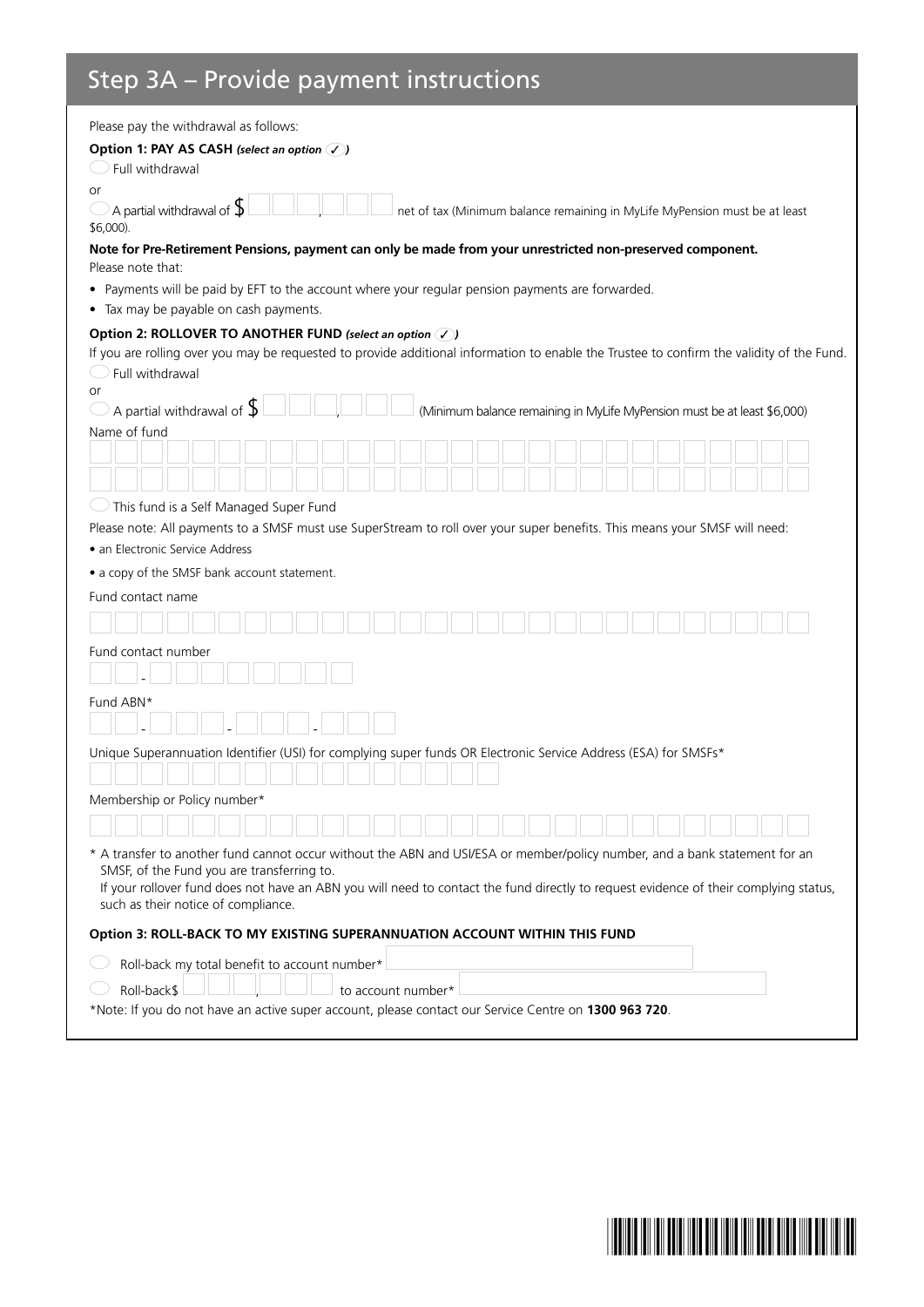# Step 3B – Provide payment instructions – Recontribution

| Complete this section to recontribute your withdrawal as a non-concessional or spouse contribution back into the super account<br>(within this fund) of you or your spouse.                                                                                                                                                                        |
|----------------------------------------------------------------------------------------------------------------------------------------------------------------------------------------------------------------------------------------------------------------------------------------------------------------------------------------------------|
| Excess contributions tax may be payable if you exceed contribution limits.                                                                                                                                                                                                                                                                         |
| (select an option $\bigcirc$ below)                                                                                                                                                                                                                                                                                                                |
| Option 1: Recontribute to your own account                                                                                                                                                                                                                                                                                                         |
| I declare I am:                                                                                                                                                                                                                                                                                                                                    |
| under age 67; or                                                                                                                                                                                                                                                                                                                                   |
| between ages 67 and 74 and have met the Work Test by working at least 40 hours within 30 consecutive days in the<br>current financial year; or                                                                                                                                                                                                     |
| eligible to claim the Work Test Exemption as I am between ages 67 and 74, have met the Work Test in the financial year<br>preceding the financial year this contribution was made, had a total superannuation balance of less than \$300,000 at the<br>end of the previous financial year and have never claimed a Work Test Exemption previously. |
| Subject to non-concessional contribution limits, I wish to recontribute to member number<br>as a non-concessional contribution back into my account within this fund:                                                                                                                                                                              |
| <b>1A:</b> The full amount of withdrawal.                                                                                                                                                                                                                                                                                                          |
| <b>1B:</b> A partial amount of $\oint$                                                                                                                                                                                                                                                                                                             |
| <b>OR</b>                                                                                                                                                                                                                                                                                                                                          |
| Option 2: Recontribute to your spouse's account                                                                                                                                                                                                                                                                                                    |
| I have completed and attached a Spouse Contribution Advice form or Making a One Off Personal Contribution form. I wish to<br>recontribute as a non-concessional contribution into my spouse's account within this fund:                                                                                                                            |
| <b>2A:</b> The full amount of withdrawal as a:                                                                                                                                                                                                                                                                                                     |
| Personal contribution<br>Spouse contribution                                                                                                                                                                                                                                                                                                       |
| <b>2B:</b> A partial amount of $\oint$<br>as a:                                                                                                                                                                                                                                                                                                    |
| Spouse contribution<br>Personal contribution                                                                                                                                                                                                                                                                                                       |

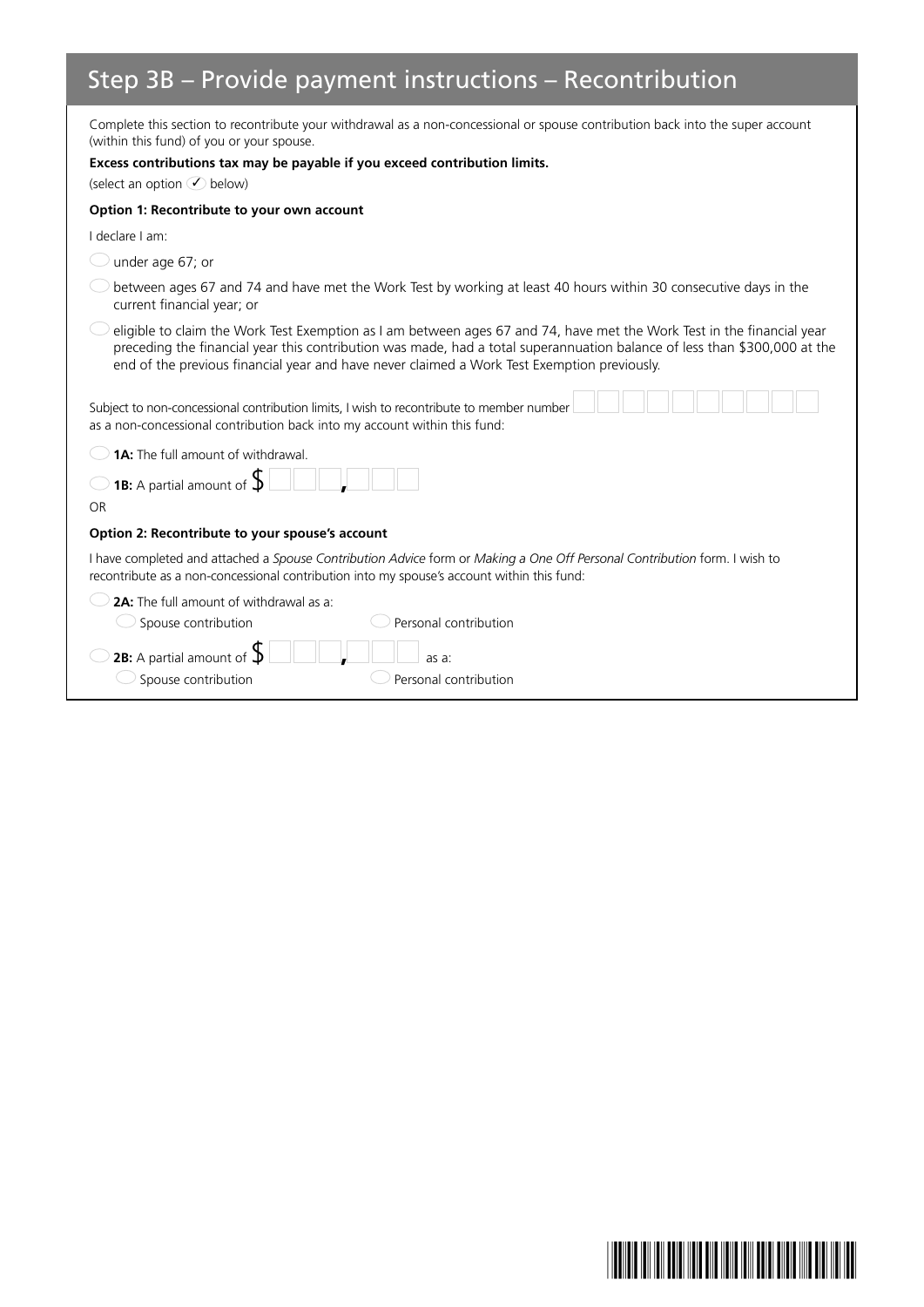### Step 4 – Select investment options for withdrawal

If your membership has more than one investment option, please indicate the investment option(s) and the amount you wish to withdraw from the option(s). If you don't specify any investment option or are currently invested in the Pension Default Strategy, we will deduct proportionally from each of you investments.

Please make my withdrawal in the same proportions as my account balance

Please make my withdrawal from the following options :

|                               | Dollar (\$) amount | <b>OR</b> |              | be withdrawn         |               |
|-------------------------------|--------------------|-----------|--------------|----------------------|---------------|
| <b>Managed Choice Options</b> |                    |           |              |                      |               |
| Growth Plus                   | \$                 |           |              |                      | $\frac{0}{0}$ |
| Growth                        | \$                 |           |              |                      | $\%$          |
| <b>Balanced Growth</b>        | \$                 |           |              |                      | $\%$          |
| <b>Balanced Plus</b>          | \$                 |           |              |                      | $\%$          |
| Balanced                      | \$                 |           |              |                      | $\frac{0}{0}$ |
| Conservative                  | \$                 |           |              |                      | $\%$          |
| PositiveIMPACT                | \$                 |           |              |                      | $\frac{0}{0}$ |
| RetirePlus                    | \$                 |           |              |                      | $\%$          |
| RetireStable                  | \$                 |           |              |                      | $\frac{0}{0}$ |
| <b>Build Your Own Options</b> |                    |           |              |                      |               |
| Australian Shares             | \$                 |           |              |                      | $\%$          |
| Overseas Shares               | \$                 |           |              |                      | $\frac{0}{0}$ |
| Property                      | \$                 |           |              |                      | $\frac{0}{0}$ |
| Diversified Fixed Interest    | \$                 |           |              |                      | $\frac{0}{0}$ |
| FlexiTerm Deposit*            | \$                 |           |              |                      | $\frac{0}{0}$ |
| Cash                          | \$                 |           |              |                      | $\frac{0}{0}$ |
| <b>Total</b>                  |                    |           | $\mathbf{1}$ | $\bf{0}$<br>$\bf{0}$ | $\frac{0}{0}$ |

\* FlexiTerm Deposit is a closed investment option, however you can elect to withdraw funds from FlexiTerm Deposit if you are already invested in this option.

### Step 5 – Change to Preservation Status

The preserved portion of your pension cannot be released to unpreserved status until one of the following conditions have been met: • You are at least 60 years of age and have ceased employment since attaining age 60;

OR

• You have reached your preservation age\*, have ceased employment and have permanently retired<sup>#</sup> from the workforce.

*\*Your preservation age depends on your date of birth – see the table below:*

| Date of birth               | <b>Preservation age</b> |
|-----------------------------|-------------------------|
| Before 1 July 1960          | 55                      |
| 1 July 1960 to 30 June 1961 | 56                      |
| 1 July 1961 to 30 June 1962 | 57                      |
| 1 July 1962 to 30 June 1963 | 58                      |
| 1 July 1963 to 30 June 1964 | 59                      |
| 1 July 1964 or after        | 60                      |

# Permanently retired is defined as never being gainfully employed again for more than 10 hours per week. Gainful employment means employed or self-employed for gain or reward in any business, trade, profession, calling, occupation or employment. If you are eligible, please complete one of the following declarations and **attach proof of age** to allow your benefit payment to be processed e.g. photocopy of your driver's licence, passport or birth certificate).

#### *(select an option* ✓ *)*

 $\supset$  Yes, I have reached preservation age, ceased employment and permanently retired from the workforce.

 $\bigcirc$  Yes, I am at least 60 years of age and I have ceased employment since attaining age 60.

 $\bigcirc$  Yes, I am at least 65 years of age.



**Percentage to**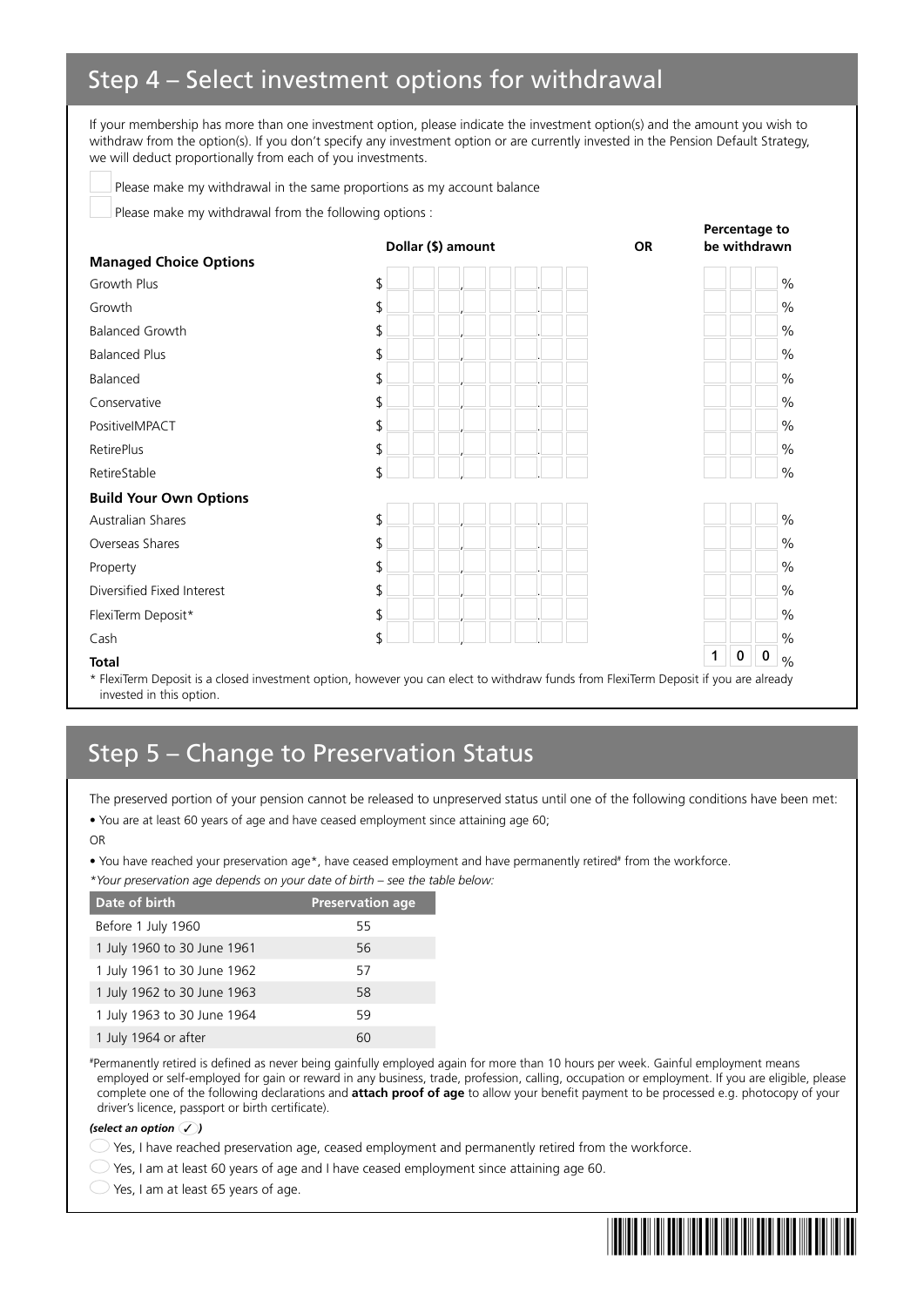### Step 6 – Providing proof of your identity

#### **Do you need to provide new certified proof of identity?**

Please indicate  $(\mathcal{V})$  if one of the following applies. If you tick one of the items below, you will need to provide new certified proof of identity.

- You have not provided certified ID previously
- You have changed your name (either your first or last name) see below (under Name Change) for the list of specific documents required.
- Your date of birth was incorrect on our records and has been updated
- You have changed your bank account details

#### **If you have ticked one of the items above, you will need to provide new certified proof of identity.**

The easiest way to do this is as follows:

- photocopy both sides of your current drivers licence or passport
- take the photocopies of your ID and the original of the partly completed statutory declaration to Australia Post\* or your local Police station\*\*
- ask them to certify your ID.
- \* to be able to certify your documents, the Australia Post employee must be a permanent employee of the Australian Postal Corporation with 2 or more years of continuous service in an office supplying postal services to the public. Australia Post will charge a small fee for each photocopy you need to get certified.

\*\*a police officer, sheriff or sheriff's officer can certify your ID.

The person certifying your ID documents will include the following details on the copy:

| A clear copy of the document that identifies you (i.e. your driver's |
|----------------------------------------------------------------------|
|                                                                      |
|                                                                      |
| Full name, qualification and registration number (if applicable)     |
|                                                                      |
|                                                                      |

Alternatively, you can refer to the Completing Proof of Identity fact sheet on the fund's website at **mylifemypension.com.au** for a list of other people who can certify your ID document(s) and witness your statutory declaration.

#### **List 1 List 2**

| • Birth certificate or birth extract <sup>1</sup>              | <b>AND</b> | • Letter from the Department of Human Services (Centrelink) or other Government             |
|----------------------------------------------------------------|------------|---------------------------------------------------------------------------------------------|
| • Citizenship certificate issued by                            |            | body in the last 12 months regarding a Government assistance payment                        |
| the Commonwealth                                               |            | • Tax Office Notice of Assessment issued in the last 12 months                              |
| • Pension card issued by the                                   |            | • Rates notice from local council issued in the last 3 months                               |
| Department of Human Services                                   |            | • Electricity, gas or water bill issued in the last 3 months                                |
| (Centrelink) that entitles the<br>person to financial benefits |            | • Landline phone bill issued in the last 3 months (mobile phone bills will not be accepted) |
|                                                                |            |                                                                                             |

#### **Name change**

If you have changed your name, you must provide a certified copy of the relevant name change document<sup>1</sup>, for example, a marriage certificate, deed poll, decree nisi/divorce order or change of name certificate issued by the Births Deaths and Marriages Registration office.

#### **1 Translation**

If your identification is written in a language other than English, the identification must be accompanied by an English translation prepared by a translator accredited by the National Accreditation Authority for Translators and Interpreters Ltd. (NAATI) at the level of Professional Translator or higher (or an equivalent accreditation), to translate from a language other than English into English.

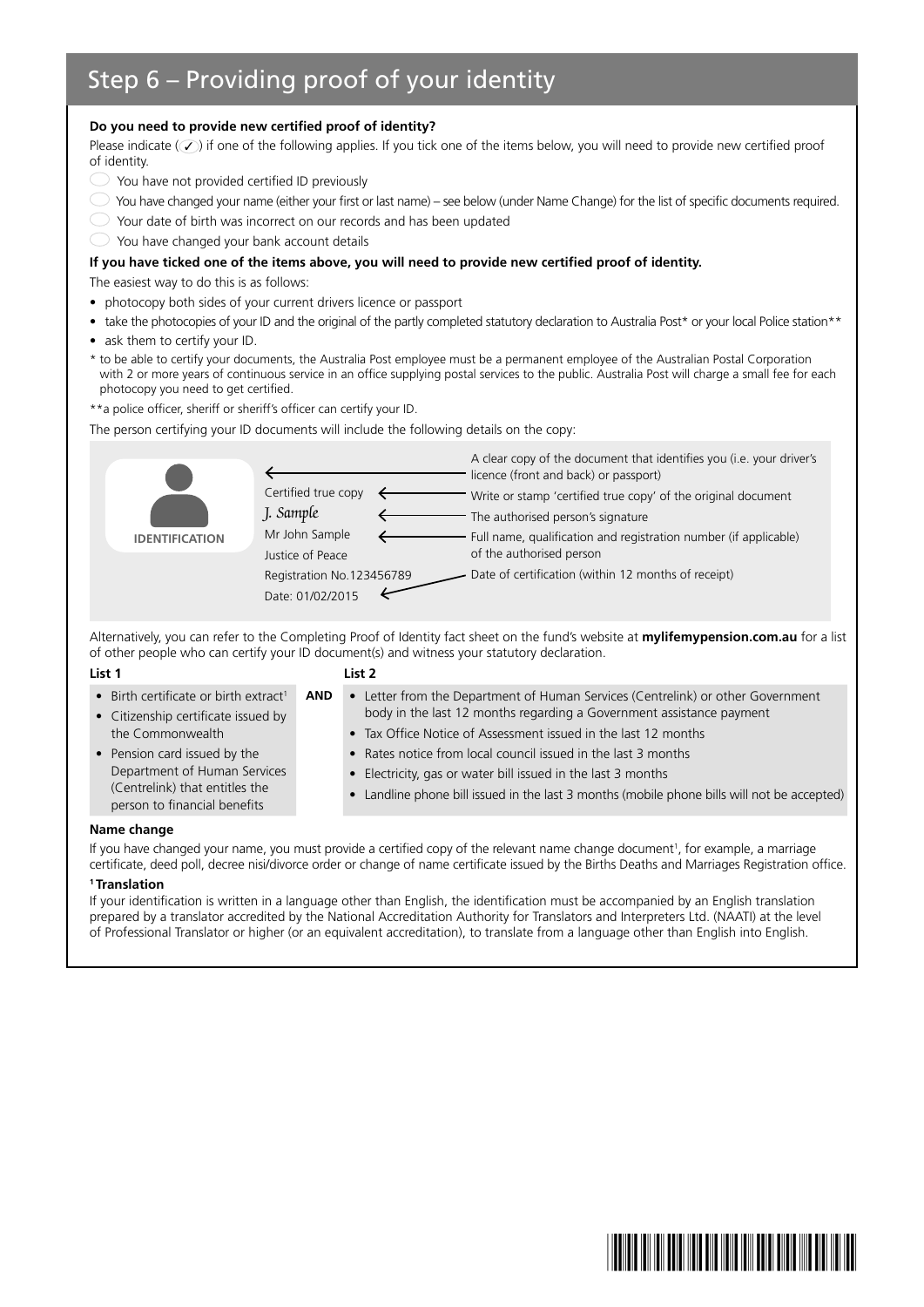### Your Privacy

The Fund is administered by us along with our service provider, Mercer Outsourcing (Australia) Pty Ltd. We collect, use and disclose personal information about you in order to manage your superannuation benefits and give you information about your super. We may also use it to supply you with information and marketing material about the other products and services offered by us and our related bodies corporate. If you do not wish to receive marketing material, please contact us on **1300 963 720**.

Our Privacy Policy is available to view at **mylifemypension.com.au/privacy** or you can obtain a copy by contacting us on **1300 963 720**.

When you become a member, we assume that you consent to this handling of your personal information. If you do not provide the personal information requested, we may not be able to manage your superannuation.

We may sometimes collect information about you from third parties such as your employer, a previous super fund, your financial adviser, our related entities and publicly available sources.

We may disclose your information to various organisations in order to manage your super, including your employer, our professional advisors, insurers, our related companies which provide services or products relevant to the provision of your super, any relevant government authority that requires your personal information to be disclosed, and our other service providers used to assist with managing your super.

In managing your super your personal information will be disclosed to service providers in another country, most likely to Mercer's processing centre in India. Our Privacy Policy lists all other relevant offshore locations.

Our Privacy Policy sets out in more detail how we deal with your personal information and who you can talk to if you wish to access and seek correction of the information we hold about you. It also provides detail about how you may lodge a complaint about the way we have dealt with your information and how that complaint will be handled.

If you have any other queries in relation to privacy issues, you may contact us on **1300 963 720** or write to our Privacy Officer, MyLife MyPension, GPO Box 4303, Melbourne VIC 3001.

### Step 7 – Sign the form

By signing this form I:

- have read and understood this form
- understand that the information contained in this form will be handled by the Trustee to process my pension withdrawal
- acknowledge that if I've provided my email address details and/or mobile in this form, the Trustee may, at its discretion, use that email address and/or mobile to send information, including any member and exit statements and notices of any material changes or the occurrence of significant events, by electronic means.

• I understand and consent to my information being collected, disclosed and used in the manner set out in this form.

| Signature | Date |
|-----------|------|
| $\bullet$ |      |

**Please return your completed form to: MyLife MyPension, GPO Box 4303, Melbourne, VIC 3001.**